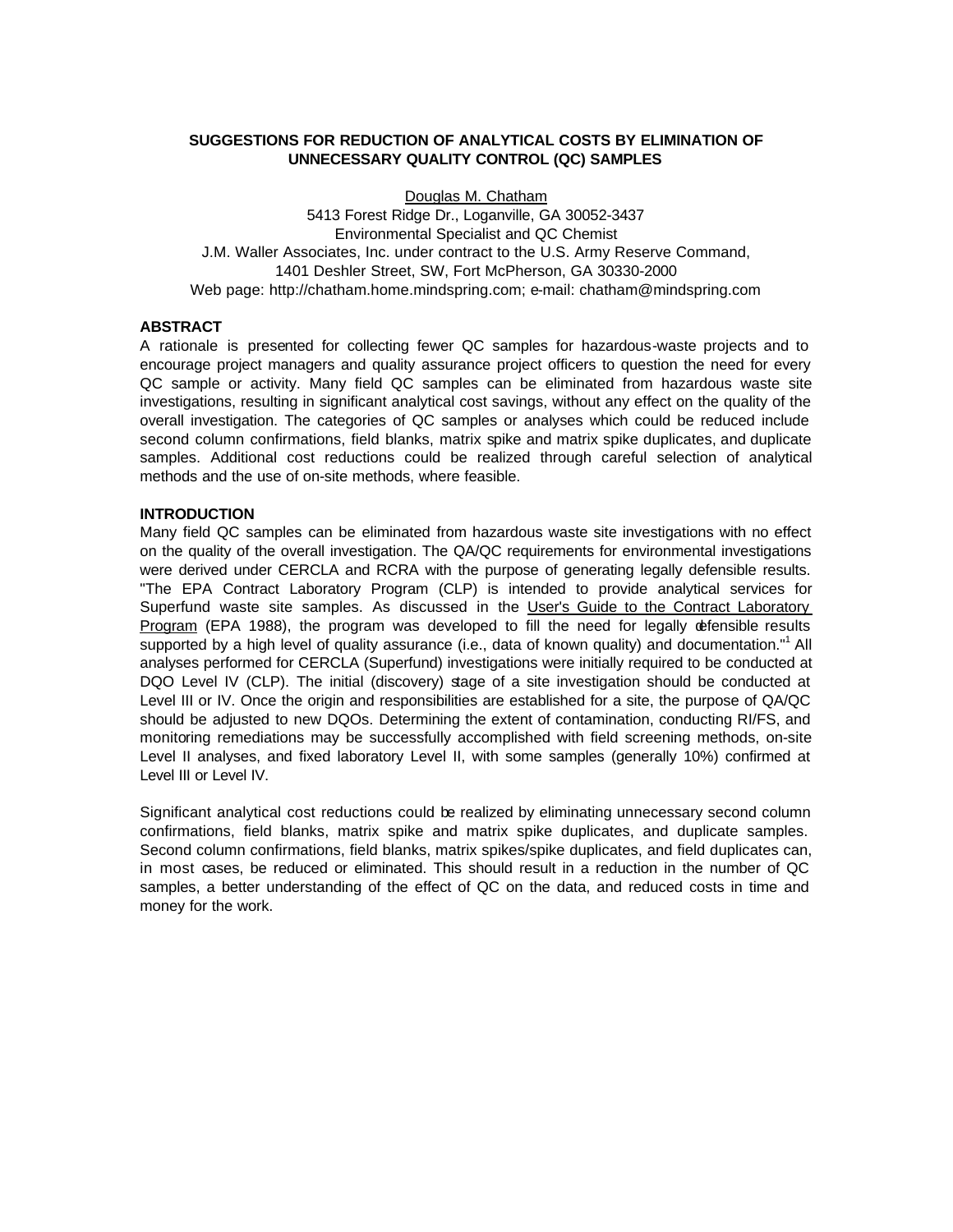### **QUALITY CONTROL SAMPLES AND PROCEDURES**

SECOND-COLUMN CONFIRMATIONS

Second column confirmations apply to organic analyses using GC methods, such as SW846 methods SW8010, SW8020, SW8021, SW8080, SW8081 and SW8280. A second column confirmation often is billed by the laboratory as a separate sample analysis. Method 8000A of SW846 states in Paragraph 7.6.9.1 "Tentative identification of an analyte occurs when a peak from a sample extract falls within the daily retention time window. Normally, confirmation is required: on a second GC column, by GC/MS if concentration permits, or by other recognized confirmation techniques. Confirmation may not be necessary if the composition of the sample matrix is well established by prior analyses."<sup>2</sup> Methods SW8010B, SW8011, SW8015A, SW8020B, SW8021A, and SW8030A, include the statement "if analytical interferences are suspected, or for the purpose of confirmation, analysis using the second GC column is recommended."

Many projects have specified that all positive results for GC methods will be confirmed by second column confirmation only because the SW846 method provides for it. Many more projects have suffered from inflated analytical costs because second column confirmations were not discussed in the work plan or the QAPP and the laboratory performed these analyses because they were called for by the SW846 method. The large number of confirmations resulting from this protocol is excessive and often results in an unnecessary inflation of the analytical cost. If good historical data exists, the only analytes requiring confirmation are compounds not previously detected and confirmed. For example, if benzene was detected and confirmed by method SW8240 (a GC/MS method) or by method SW8020 with second column confirmation during Superfund investigations, a positive result for benzene in the RI/FS investigation does not need to be confirmed. Positive results less than Quantitation Limits, MCLs, ARARs, or cleanup levels should not be confirmed. Sampling efforts involving numerous samples at each site, e.g. grid sampling, should include only enough confirmations to confirm the identity of each analyte found at the site.

#### BLANKS

The field blanks collected at a site could include trip blanks, ambient blanks, bottle blanks, source water blanks, and equipment rinseate blanks. The reason for analyzing different types of blanks is to be able to trace the origin of contamination in order to take corrective action. This requires that the results be available as field work is being conducted. Generally, blank results are not available before the sample results are reported, which can be many weeks after the field effort is completed. A multiplicity of blanks may be justified, but the project manager should develop good reasons for them. Long-term programs involving numerous separate projects could benefit from different types of blanks, since corrective action can be taken between projects. If on-site analytical equipment is available, analysis of blanks on-site would allow corrective action to be taken rapidly and these are generally much less expensive than fixed-base laboratory analyses. On-site analysis of blanks must be conducted with methods which are analyte-specific, have quantitation limits lower than the action levels, and documented calibrations and detection limits. Many of the blanks submitted to laboratories for analysis are probably not necessary.

In many cases, two or more blanks could be combined; e.g., an equipment rinseate blank taken to the sampling site serves as an ambient blank and a bottle blank, and if this blank is shipped in a cooler with VOA analyses, it also serves as a trip blank. Another approach might be to collect a full set of field blanks and analyze only the most comprehensive (the equipment rinsate). As stated by Dr. Keith<sup>3</sup>, "Sample analysis is often expensive. Sometimes it is prudent to collect a full suite of blanks but only analyze the field blanks. If the field blanks indicate no problems, the other blanks may be discarded or stored as necessary. If a problem is discovered, the individual blanks can be analyzed to determine its source. Resampling will still likely be necessary."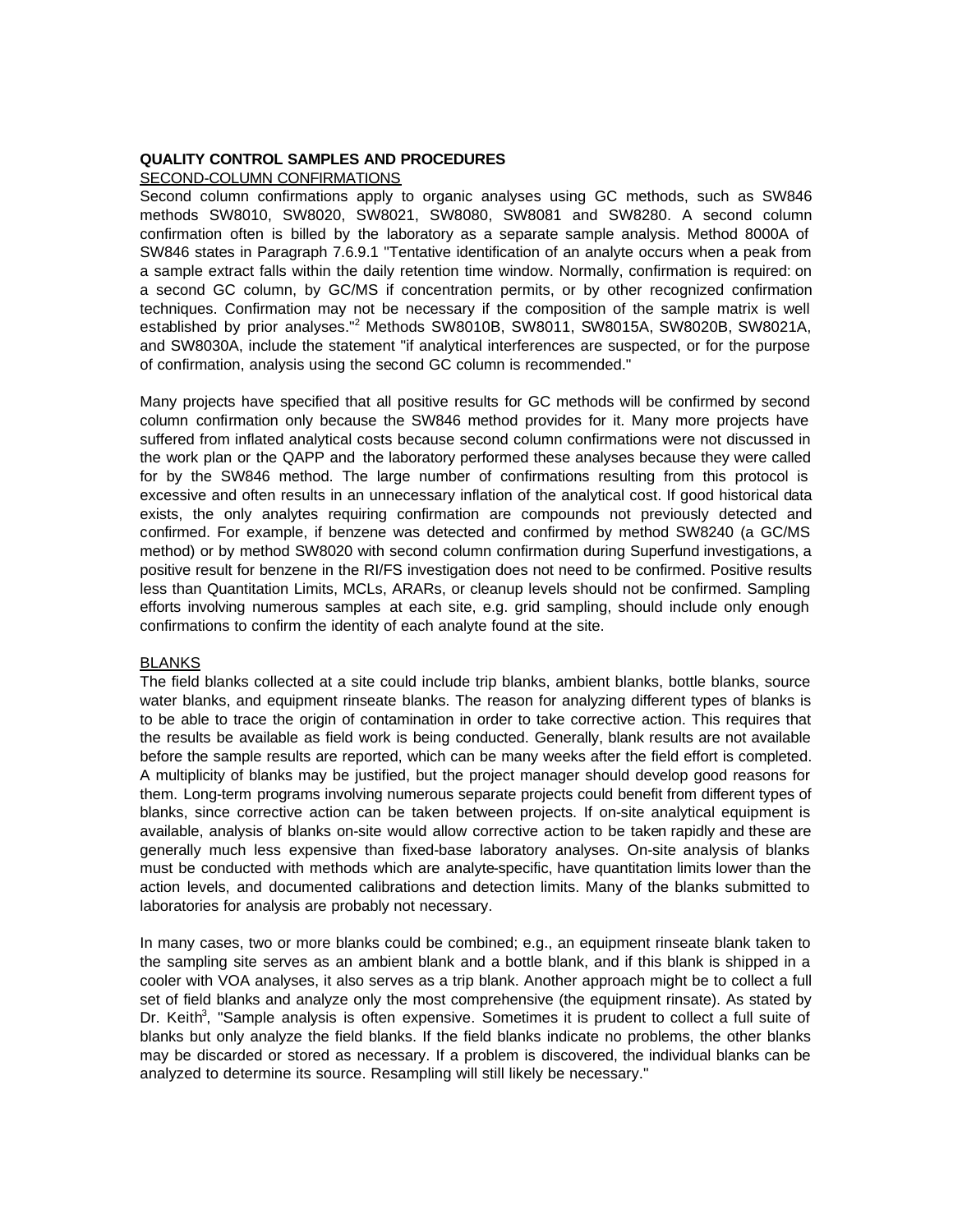Data validation guidelines state that if a compound is found in any blank, positive sample results greater than the quantitation limit and less than five times the blank concentration are qualified as not detected (U or ND) at a quantitation limit (QL) equal to the sample result. If this adjusted QL is above the action level, it cannot be used to demonstrate a concentration below the action level. There is no difference between a positive sample result greater than an action level and a blank qualified result with a quantitation limit greater than the action level when the purpose is to demonstrate a concentration below the action level. Thus, if the purpose of sampling is to demonstrate that ARARs, MCLs, or cleanup levels have been met, or for monitoring remediation efforts, there may be no reason to take any field blanks. Since the resulting corrective action (i.e., resampling) based on a sample result above the action level is the same with or without blanks, the blanks are not necessary.

## MATRIX SPIKE/MATRIX SPIKE DUPLICATES

It has been estimated that up to 90 percent of all environmental measurement variability can be attributed to the sampling process.<sup>6</sup> The matrix spiking protocol assumes that one sample out of a batch of twenty is adequate to assess the effect of the matrix on accuracy and precision. Much of the variability of the sampling process is due to the variability of environmental media and the contaminants within that media; likewise, the matrix effect is as variable as each medium and its contaminants. To be effective in defining method accuracy and precision, matrix spiking would have to be done for all samples.

Since data validation based on MS/MSD results is applied only to the sample spiked, the QA/QC value of MS/MSD samples is much lower than the value of surrogate recoveries and of laboratory control sample/laboratory control sample duplicate results (LCS/LCSD). Surrogates are added to every sample analyzed for organics and are the best measure of accuracy and matrix effects for an individual sample. LCS/LCSD results for each batch and the laboratory control charts are the best measure of laboratory accuracy and precision for organic analyses. The LCS/LCSD program is also the best measure of accuracy and precision for metals analyses. Laboratories do not charge for surrogates or LCS samples. The digestion procedure for metals virtually destroys the matrix so that the only interferences normally encountered in ICP and atomic absorption methods are from high concentrations of other metals. Elimination of MS/MSD samples could reduce analytical costs by 10%. For a project with analytical costs of \$50,000, this represents a savings of \$5,000.

## FIELD DUPLICATES

The two types of Field Duplicates are split samples and co-located samples. A split sample is a sample which has been thoroughly blended and split between two containers. Often, the split samples are sent to different laboratories. Split samples are intended to measure the precision of the whole sampling and analysis procedure. Most often, if they contain anything to measure, split samples are a measure of how thoroughly the sample was blended before being split. There is no way to determine an effect on the rest of the samples at the site. Co-located samples are samples taken in the same location but not blended. The intent of co-located samples is to measure sampling precision or the variability of the matrix.

"When designing experiments or procedures, it is important to keep in mind that the overall objective is accuracy. It naturally follows that those in charge of a project should ask whether additional measurements really contribute to the accuracy of a method, or simply to its precision.

In today's business world cost is very important, and each extra measurement adds to the cost of a project. We all know that precision is important, but we need to take a closer look at the costs and benefits to the customer when expenses are increased for the sake of improving precision without necessarily increasing accuracy."<sup>7</sup>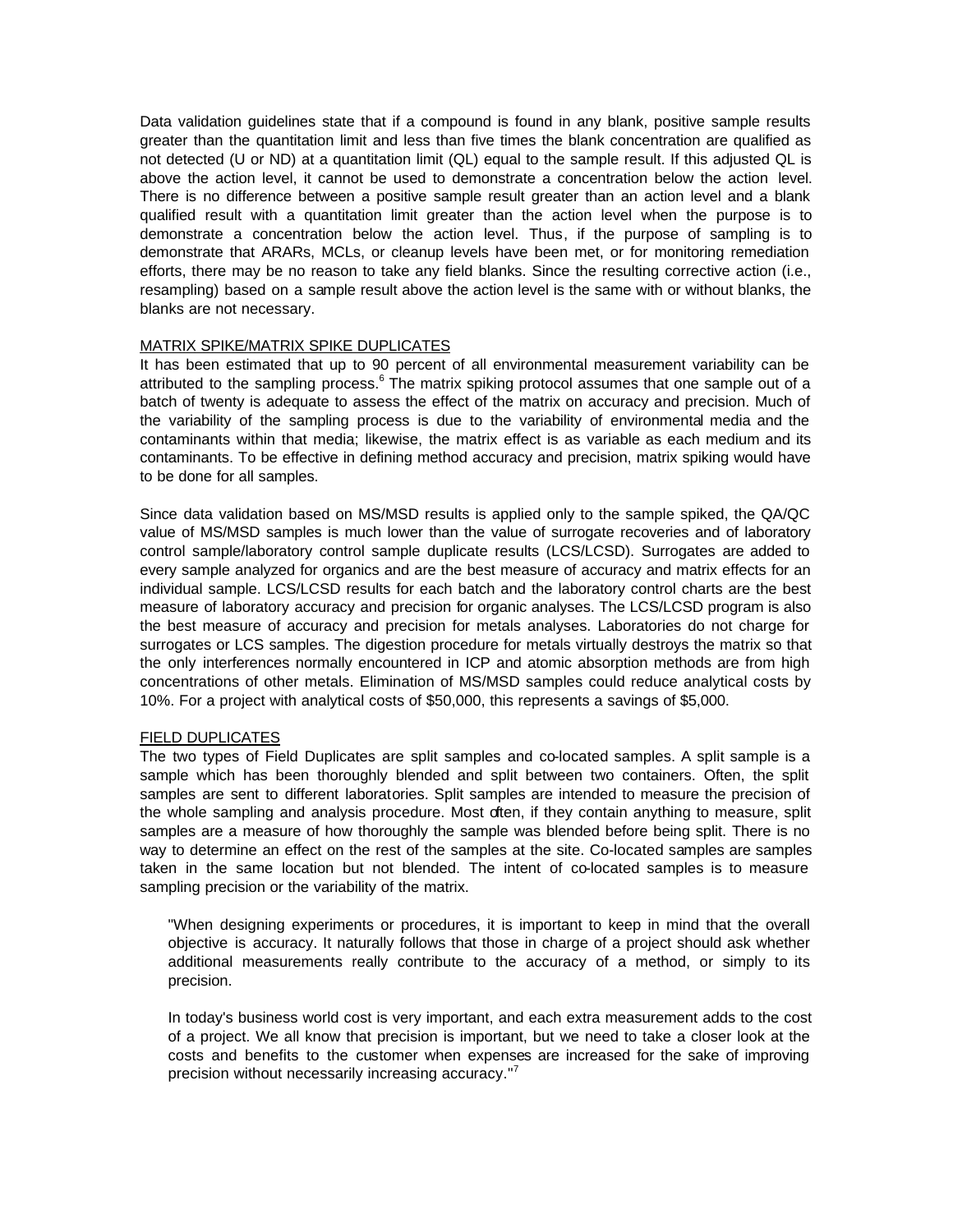Often, the stated purpose of field duplicates is to measure the precision of the complete process from sampling through analysis. This is nice-sounding phraseology in a work plan, but what can you do with the results? Due to the potentially large variability inherent in the media being sampled particularly for soils and sediments, one sample location out of twenty probably will not represent the sampling or matrix variability. The result is that these measurements are often reported as measures of "precision", but they have no effect on the flagging or the use of the data. As stated above, the source of the greatest variation in environmental analytical results is the variability of the media. Comparable results (<40% RPD) are seldom achieved from co-located duplicate soil samples, even with the best efforts of the best sampling technicians available. A statistical evaluation of all sample results at a site should be used to measure the precision and representativeness of the sampling program. These statistical measures may provide confidence intervals for establishing extent of contamination in a medium.

# **SUMMARY**

Since the purpose of this paper is to encourage the use of performance-based criteria to the selection of QC samples, the recommended guidelines listed in this section should not be used as a prescriptive set of guidelines. Any and all QC which contributes to the quality of the data or are required for other reasons should be included regardless of arguments presented in this paper. For each QC sample or analysis proposed, Project Managers (PMs) and Quality Assurance Project Officers (QAPOs) should ask what that determination contributes to the quality of the data and whether it helps meet the project DQOs. If a QC sample contributes nothing toward the DQOs, an argument should be made against incurring the cost for that sample.

# **RECOMMENDATIONS**

The following are recommended guidelines and uses for QA/QC samples:

# Second-Column Confirmations

- 1. If historical data exist, the laboratory should be directed to conduct second-column confirmations only for compounds not previously detected. When second-column confirmations are deemed necessary, the laboratory should confer with the PM or the QAPO.
- 2. Positive results less than Quantitation Limits, MCLs, ARARs, or cleanup levels should not be confirmed.
- 3 . Sampling efforts involving numerous samples at each site, e.g. grid sampling, should have a limited number of confirmations.

## **Blanks**

- 1. For sampling efforts undertaken to demonstrate that ARARs, MCLs, or cleanup levels have been met, eliminate all field blanks.
- 2. For projects which require blanks, use the following criteria for determining the frequency and type of blanks to take:
	- 1. Ambient blanks Collect only in the event that the field team observes nearby activities that could contaminate VOC samples.
	- 2. Equipment blanks Collect rinseates on bailers used to collect groundwater samples. Collect equipment rinseates for each decontamination event. Do not collect rinseate blanks for soil or sediment samples.